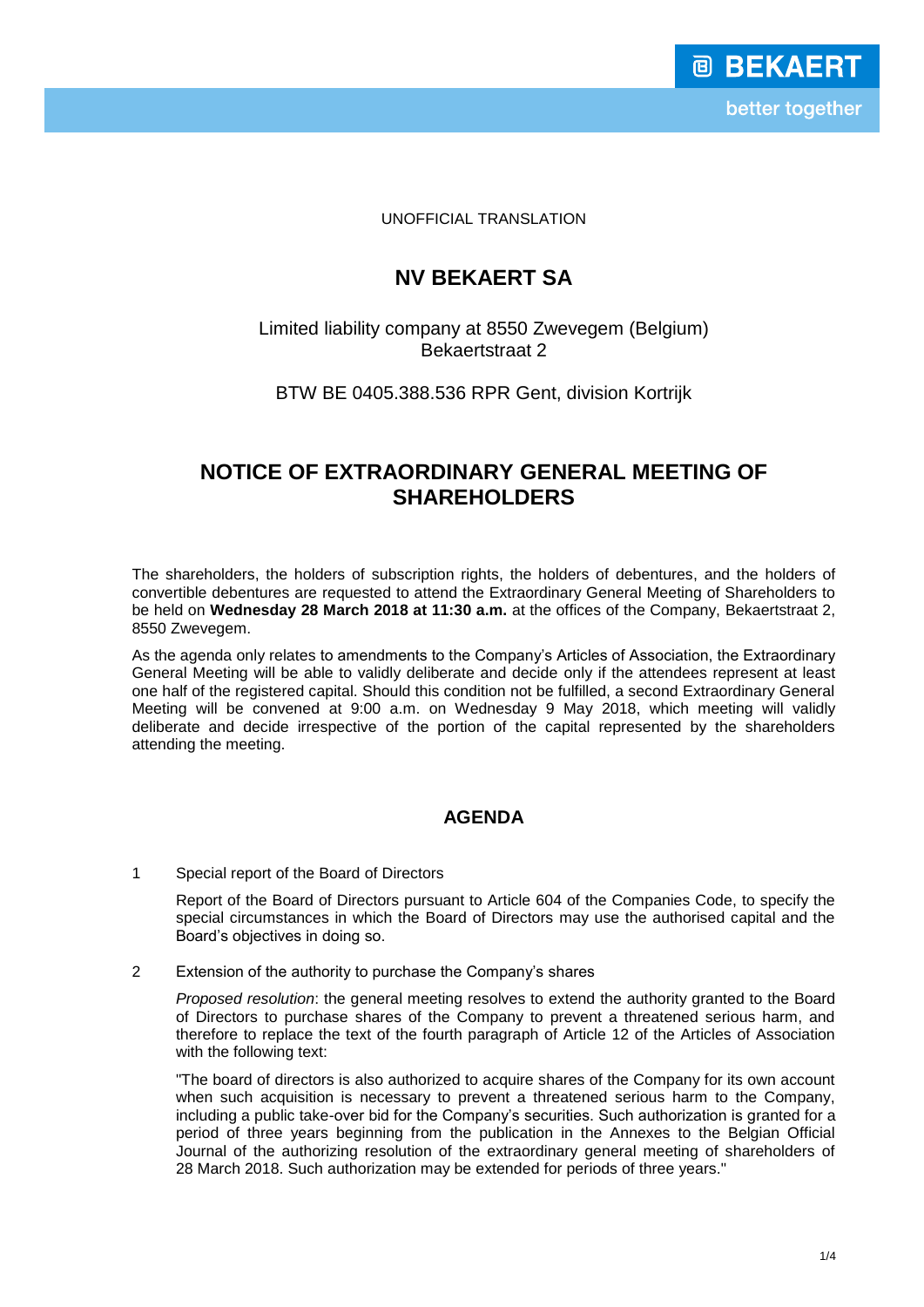3. Extension of certain provisions relative to the authorized capital

*Proposed resolution*: the general meeting resolves to extend for three years the authority granted to the Board of Directors, subject to Articles 603 et seq., and in particular Article 607, of the Companies Code, to increase the registered capital of the Company in the case of a public take-over bid for the Company's securities, and accordingly to replace the text of Article 44, 4° of the Articles of Association with the following text:

"4° The board of directors is authorized, for a period of three years from the publication in the Annexes to the Belgian Official Journal of the authorizing resolution of the extraordinary general meeting of shareholders of 28 March 2018, to increase the Company's registered capital - by making use of the authorized capital - upon receipt by the Company of a notice from the Financial Services and Markets Authority of a public take-over bid for the Company's securities, provided however:

- that the shares issued pursuant to the capital increase have to be fully paid up upon issue;
- that the issue price of such shares cannot be lower than the price of the bid; and
- that the number of shares issued pursuant to the capital increase cannot exceed ten per cent of the issued shares representing the capital prior to the capital increase."
- 4 Interim provisions

*Proposed resolution*: the general meeting resolves to replace the interim provisions at the end of the Articles of Association with the following text:

- "(a) The authority granted to the board of directors to acquire own shares pursuant to Article 12, fourth paragraph, of the Articles of Association by the resolution of the extraordinary general meeting of 9 April 2015 will continue in effect until its expiration date or until the publication of the new authorization relative to the purchase of own shares referred to above, whichever occurs first.
- (b) The authority granted to the board of directors relative to the authorized capital pursuant to Article 44, 4° of the Articles of Association by the resolution of the extraordinary general meeting of 11 May 2016 will continue in effect until its expiration date or until the publication of the new authorization relative to the authorized capital referred to above, whichever occurs first."

### **FORMALITIES**

In order to exercise their rights at this Extraordinary General Meeting the shareholders, the holders of subscription rights, the holders of debentures, and the holders of convertible debentures must comply with the following rules:

1. Record date

The right to attend the Extraordinary General Meeting will be granted only to shareholders, holders of subscription rights, holders of debentures, and holders of convertible debentures whose securities are registered in their name on the record date, i.e. at 24:00 hours Belgium time on **Wednesday 14 March 2018**, either in the Company's registers of registered securities (for registered shares or subscription rights) or in an account with a recognized account holder or a clearing agent (for non-material shares, debentures or convertible debentures).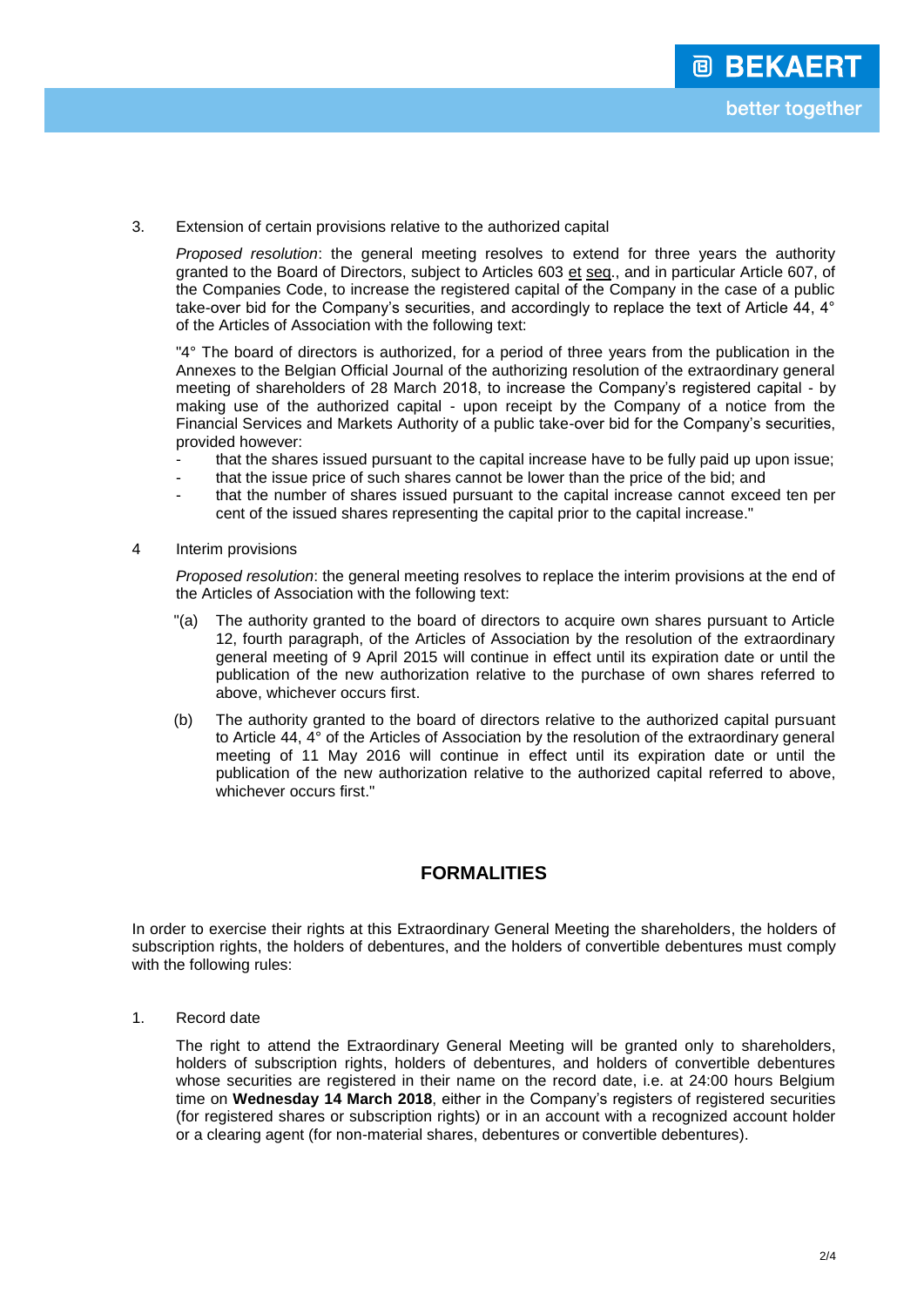2. Notification

In addition, the shareholders, the holders of subscription rights, the holders of debentures, and the holders of convertible debentures whose securities are registered on the record date of Wednesday 14 March 2018 must notify the Company no later than **Thursday 22 March 2018** that they wish to attend the Extraordinary General Meeting, as follows:

- The owners of registered shares or subscription rights wishing to attend the Extraordinary General Meeting in person must complete the attendance form included as part of their individual notice and notify the form to the Company no later than Thursday 22 March 2018.
- The owners of non-material shares, debentures or convertible debentures must cause a certificate attesting the number of their non-material securities with which they wish to attend to be produced by one of the following banking institutions no later than Thursday 22 March 2018:
	- in Belgium: ING Belgium, Bank Degroof Petercam, BNP Paribas Fortis, KBC Bank, Belfius Bank;
	- > in France: Société Générale:
	- > in The Netherlands: ABN AMRO Bank;
	- > in Switzerland: UBS.

The holders of subscription rights, the holders of debentures, and the holders of convertible debentures can attend the Extraordinary General Meeting in person only, and have no voting rights.

3. Powers of attorney

The owners of registered shares who are unable to attend the Extraordinary General Meeting in person but want to vote by proxy must complete the power of attorney form included as part of their individual notice and notify the form to the Company no later than **Thursday 22 March 2018**.

The owners of non-material shares who are unable to attend the Extraordinary General Meeting in person but want to vote by proxy must complete a copy of the power of attorney form available from the website address mentioned in paragraph 6 below and notify the form, together with their above-mentioned certificate, to one of the above-mentioned banking institutions no later than **Thursday 22 March 2018**.

Shareholders must carefully read and comply with the instructions appearing on the power of attorney form in order to be validly represented at the Extraordinary General Meeting.

4. Right to add agenda items and file resolution proposals

One or more shareholders holding together at least 3% of the share capital of the Company may add items to the agenda of the Extraordinary General Meeting and may file resolution proposals relating to items already on or to be added to the agenda, by notifying the Company in writing no later than **Tuesday 6 March 2018**.

In any such case the Company will publish a revised agenda no later than **Tuesday 13 March 2018**.

Shareholders must carefully read and comply with the instructions appearing on the website address mentioned in paragraph 6 below in this respect.